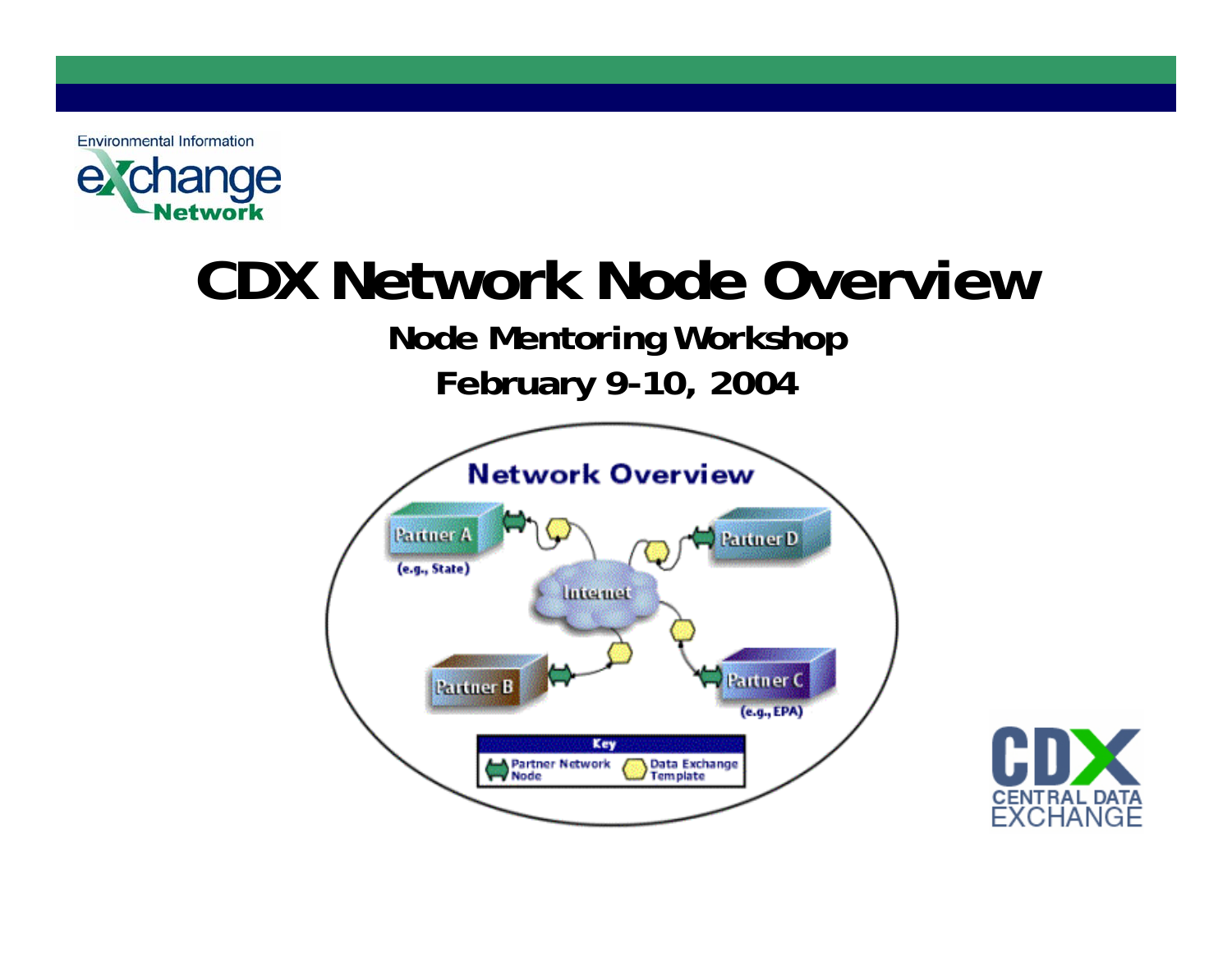

# **Agenda**

- $\blacksquare$ Overview
- $\blacksquare$ Role of CDX Node & NAAS
- Node Architecture
- Platform & Toolkit
- Web Services (DNC)
- **-** Application Services
- $\blacksquare$ Data Flow Services
- $\blacksquare$ Test Tool
- $\blacksquare$ Recommendations

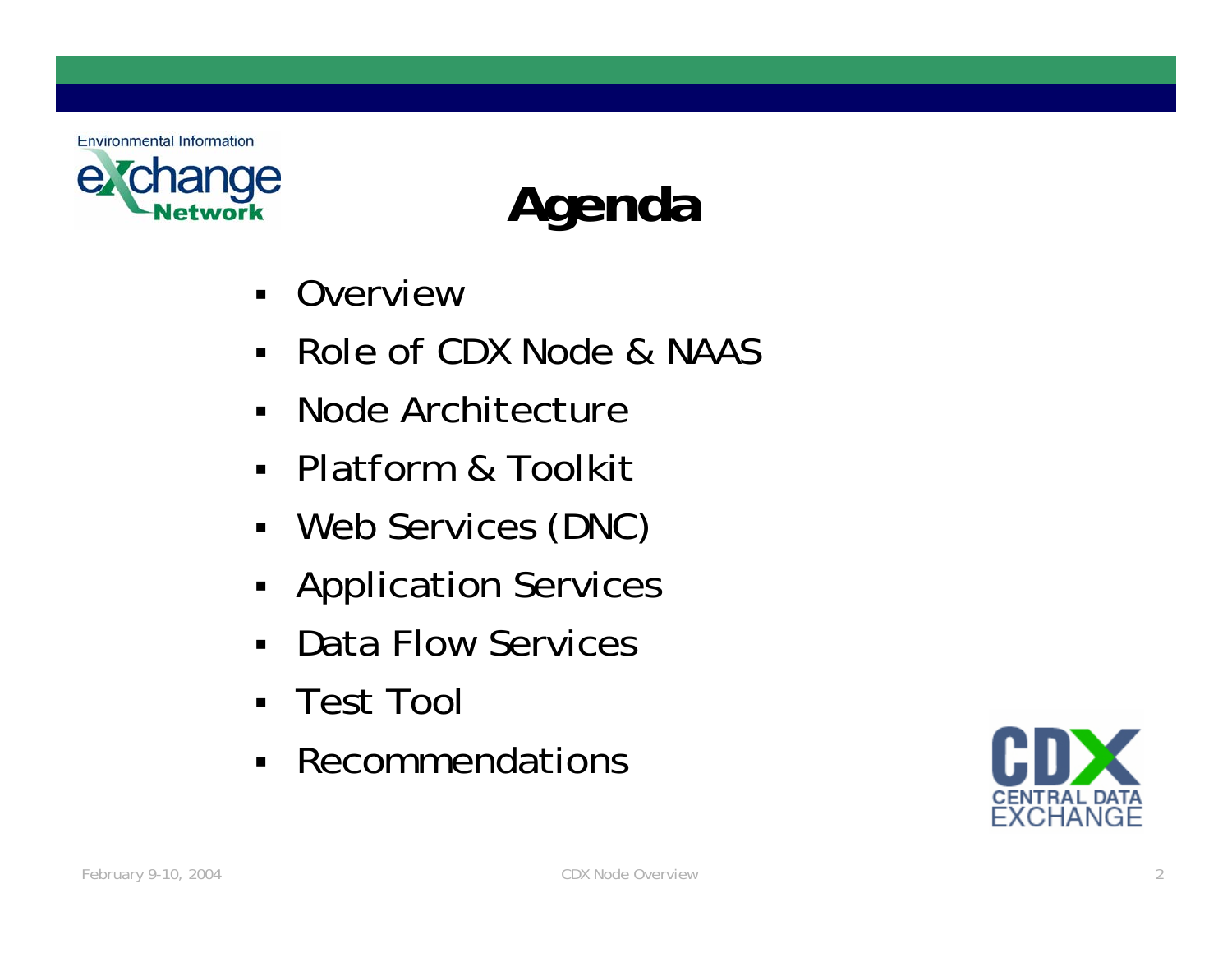

#### **Overview**

- ٠ Provides a technical description of the Central Data Exchange (CDX) Node:
	- Architecture
	- Demonstrated Node Configuration (DNC)
	- $\blacksquare$ Network Authorization & Authentication Services (NAAS)
	- CDX services (Scheduling, Auditing, etc.)
	- Data flow interfaces
- $\blacksquare$  Describes techniques, tools, tips, and strategies for development
- Captures lessons learned during implementation

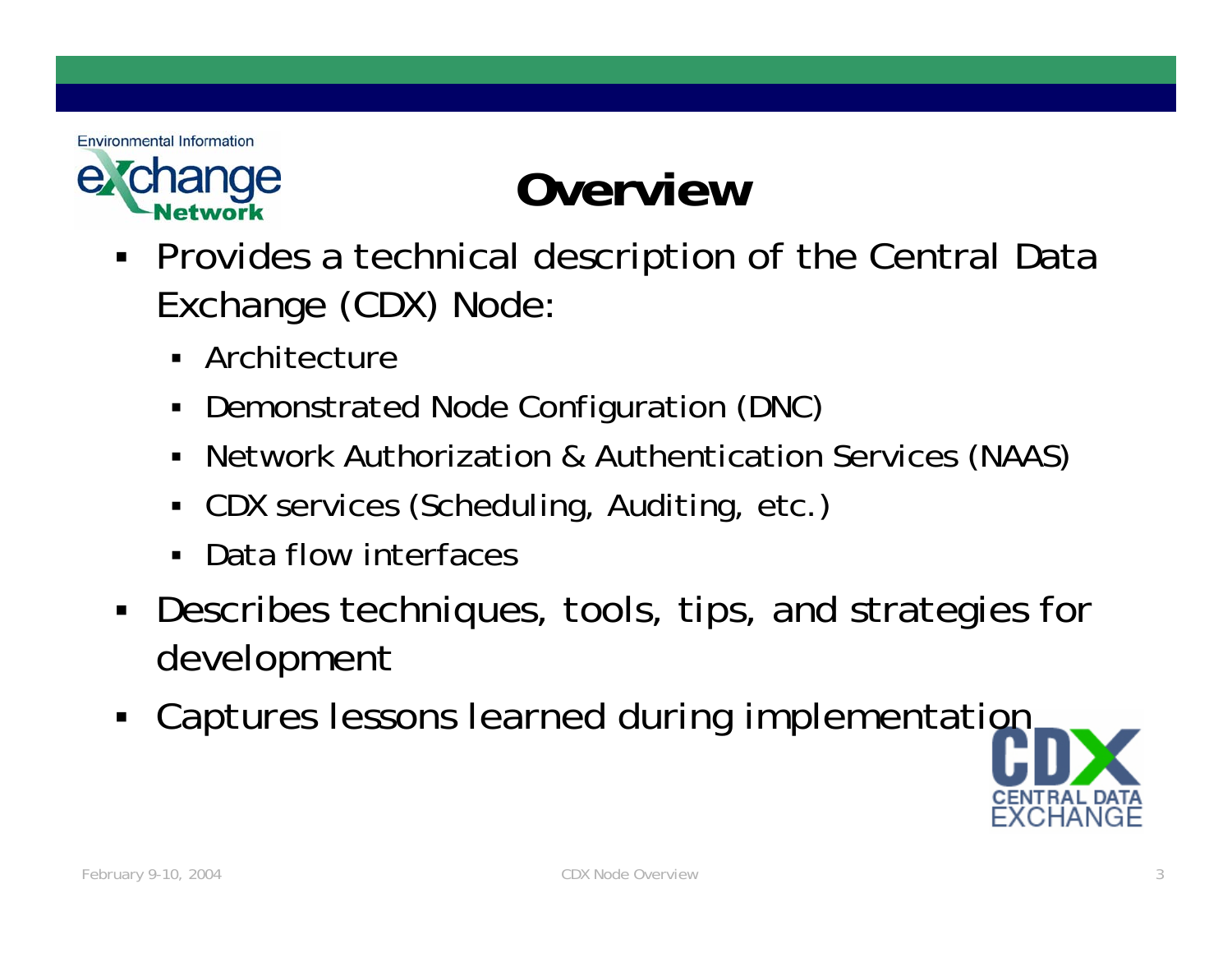

#### **Role of CDX & NAAS**

- • CDX is the Node on the Exchange Network that acts as the Central Data Exchange for EPA
- •CDX interacts with EPA program areas (FRS, etc)
- •CDX validates all exchanges against NAAS
- •NAAS is a distributed authorization and authentication mechanism
- •• NAAS includes user and policy management
- •All network nodes should use the NAAS to validate exchanges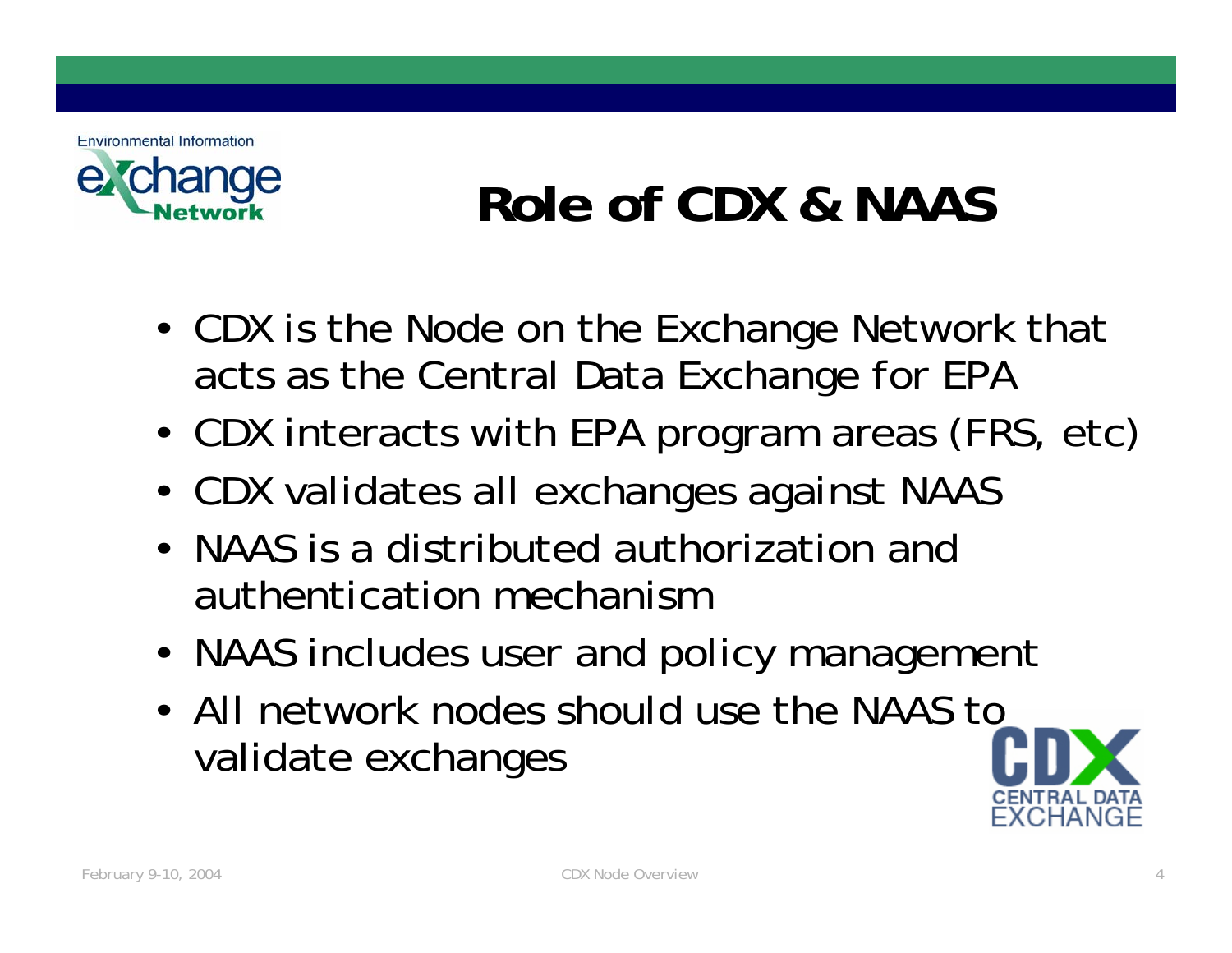

#### **Basic Node Architecture**



FXCHANGF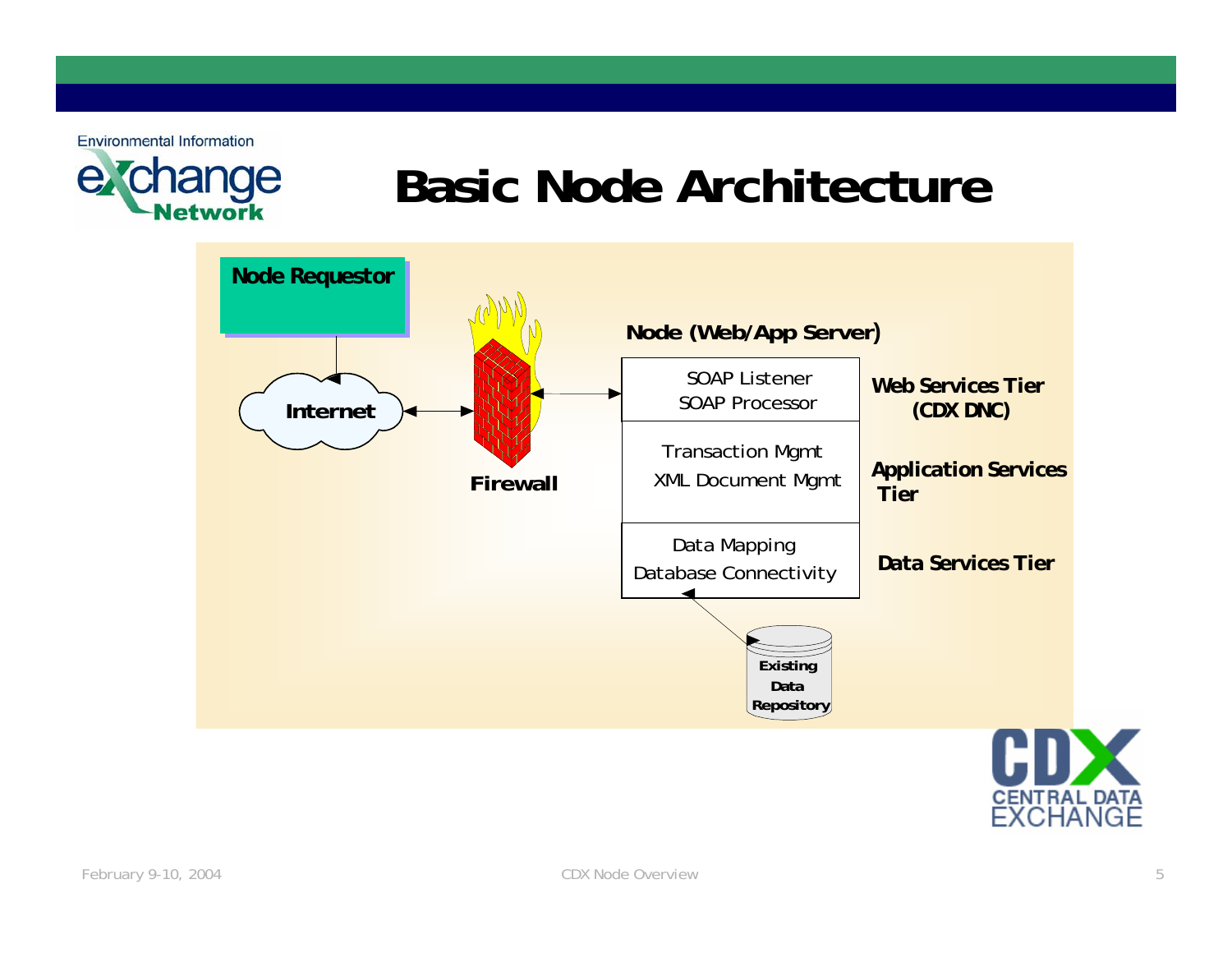

#### **CDX Node Architecture**



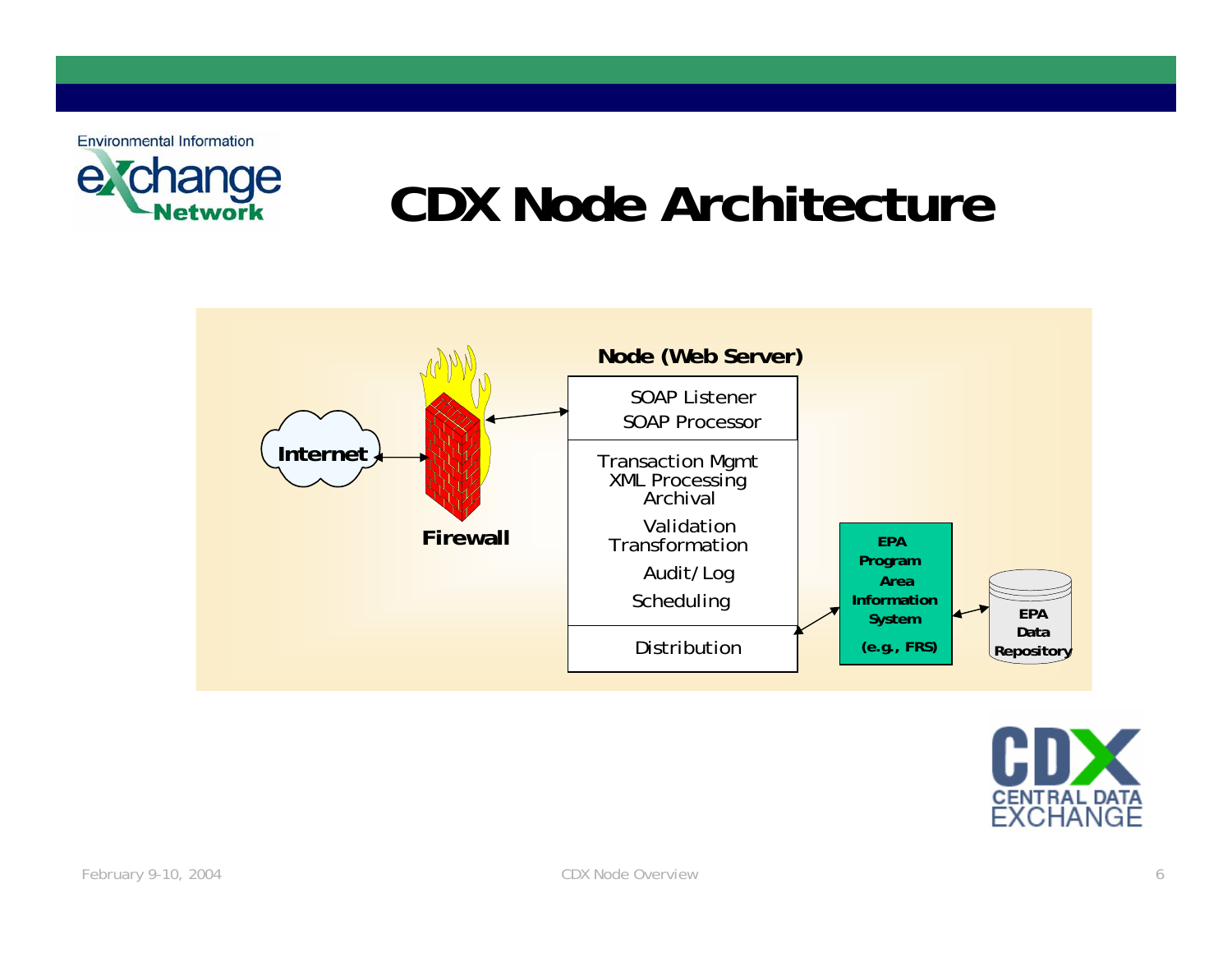

# **CDX Platform and Toolkit**

- П CDX is hosted on BEA WebLogic application server
- П WebLogic chosen for scalability and reliability
- и CDX utilizes Apache Axis as the web services toolkit
- П Apache Axis chosen for DIME support and general stability

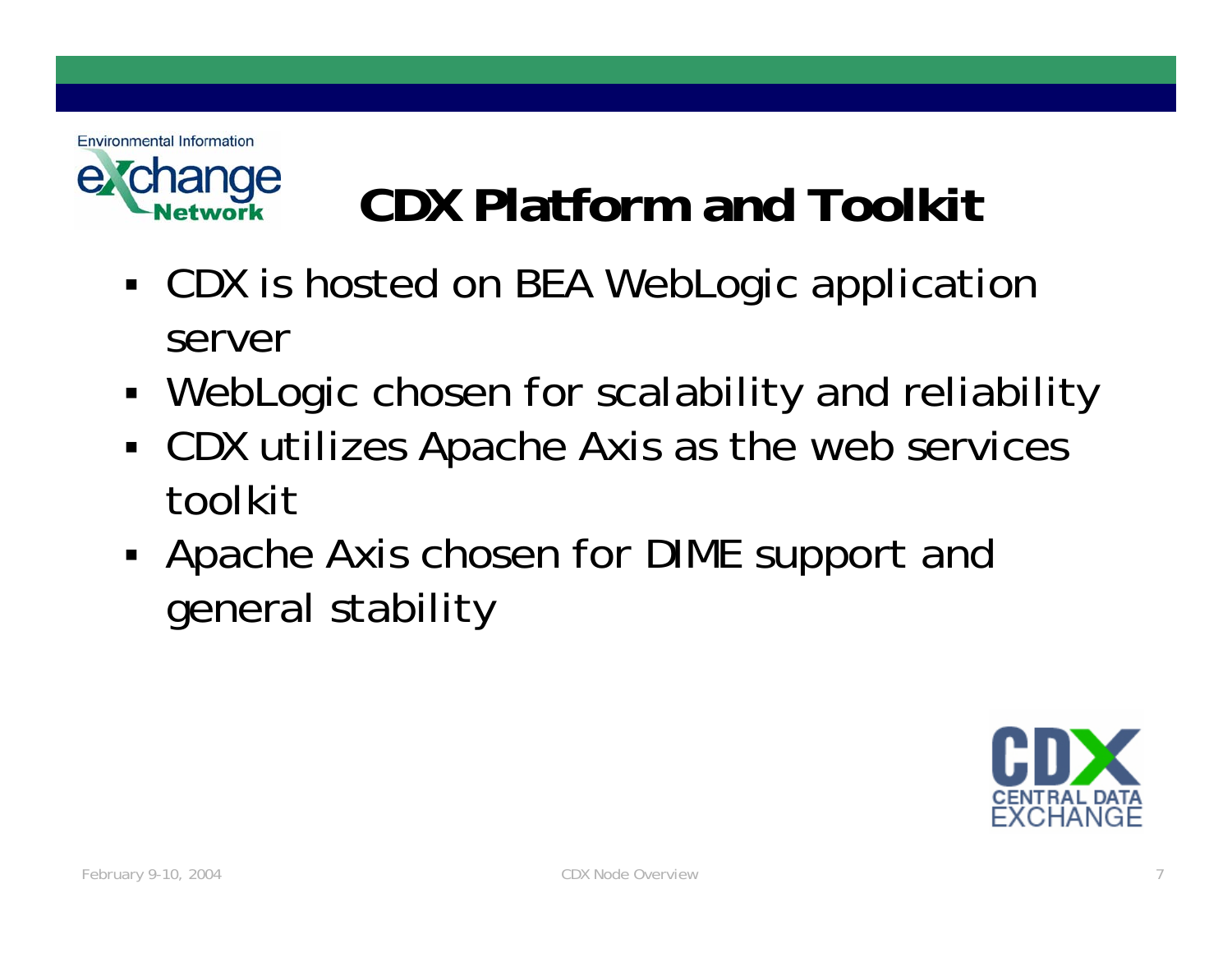

#### **CDX Demonstrated Node Configuration**

- DNC for other Platforms and Application Servers
	- Unix:
		- ¾ J2EE containers: WebLogic, Oracle 9iAS, Web Sphere, JBoss
		- ¾ Servlet containers: Tomcat, Jetty
	- Microsoft:
		- ¾ All of the above Java Servers, plus IIS
- **There are multiple options for toolkits on each** platform
	- -- J2EE container: Apache Axis 1.1, GLUE, etc.
	- -- IIS: .NET and Web Services Enhancement (WSE 1sp1)
- Must support DIME to be Production
- Our recommendation: Apache Axis or .NET

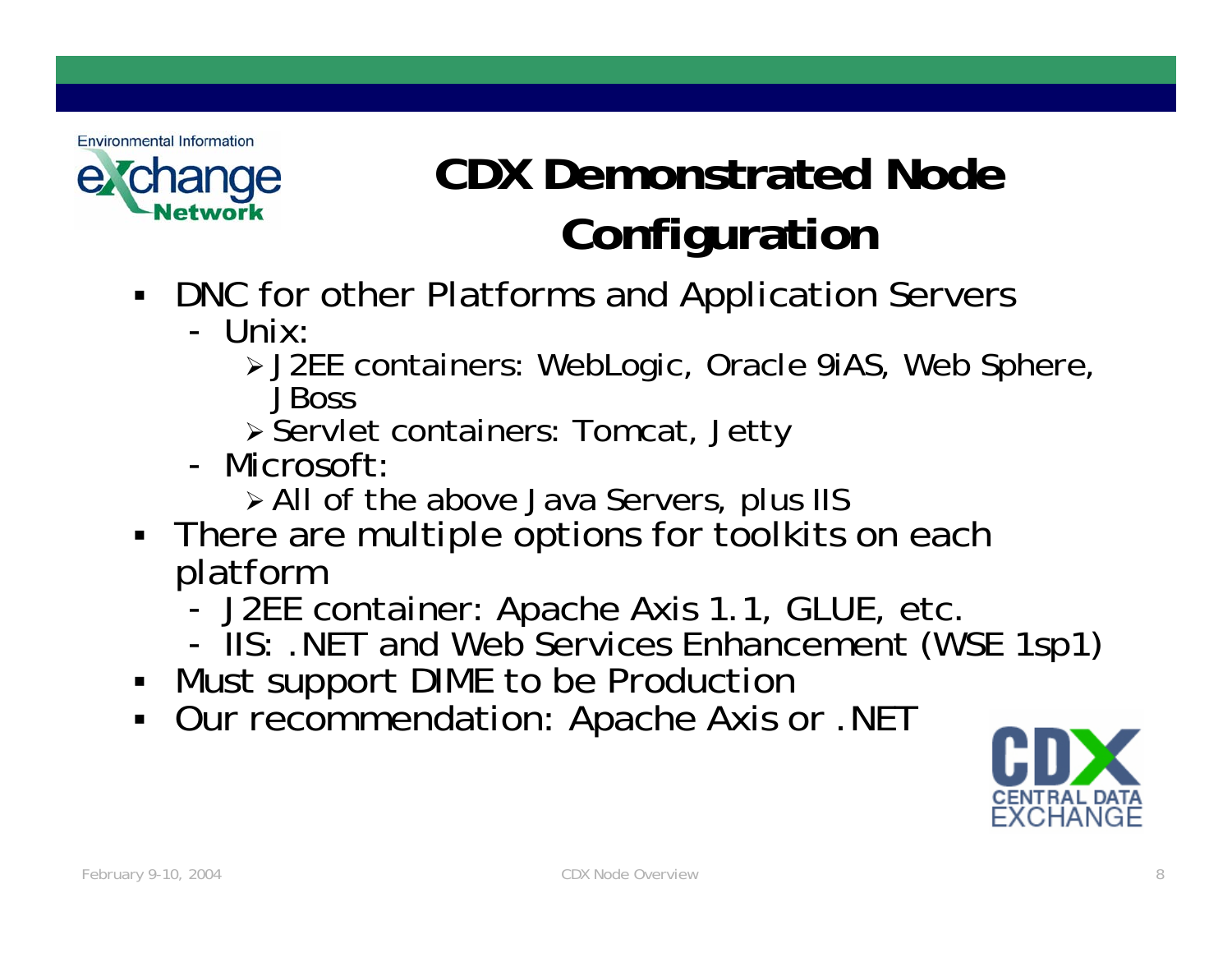

#### **Node Building Roadmap**

- $\blacksquare$ Choose Web Services platform and Web Services toolkit
- $\blacksquare$ Use reference implementation (DNC) o r generate from scratch
- $\blacksquare$ Build Web Services tier
- $\blacksquare$  Integration test against CDX test tool to verify interoperability according to the Network WSDL
- Implement the Application Services tier
- Integration test against CDX test tool, to verify compliance with Node Functional Specification
- Implement the Data Services tier
- $\blacksquare$ • Integration test with CDX test tool to validate service requests
- $\blacksquare$ Test actual exchanges with destination Node
- $\blacksquare$ Verify Production-Ready Checklist

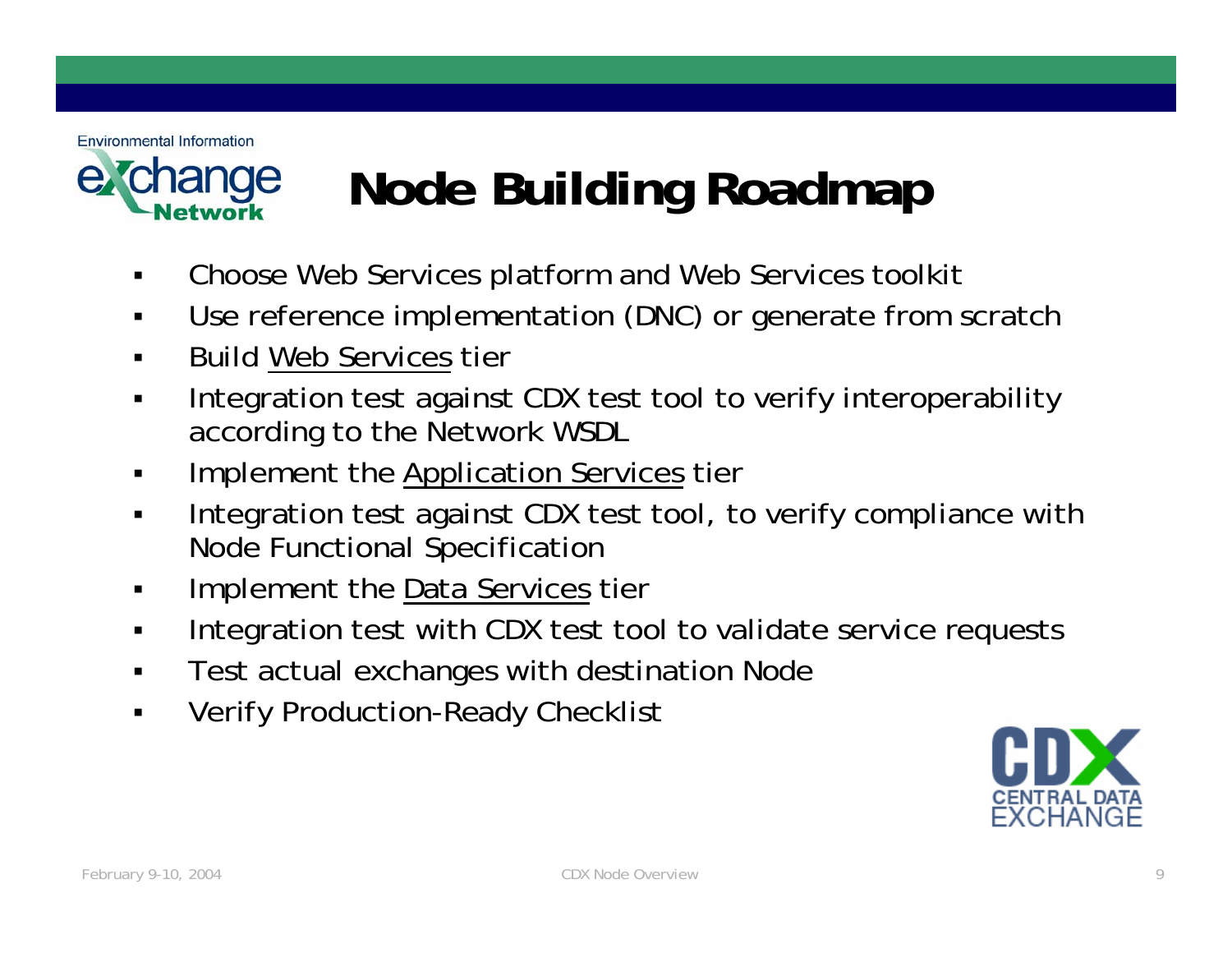#### **Environmental Information CDX Application Services**

- $\blacksquare$ Document Management (Archival)
- $\blacksquare$ Logging and Auditing
- $\blacksquare$ Scheduling of submissions
- $\blacksquare$ Node management
- $\blacksquare$ User & Policy Management

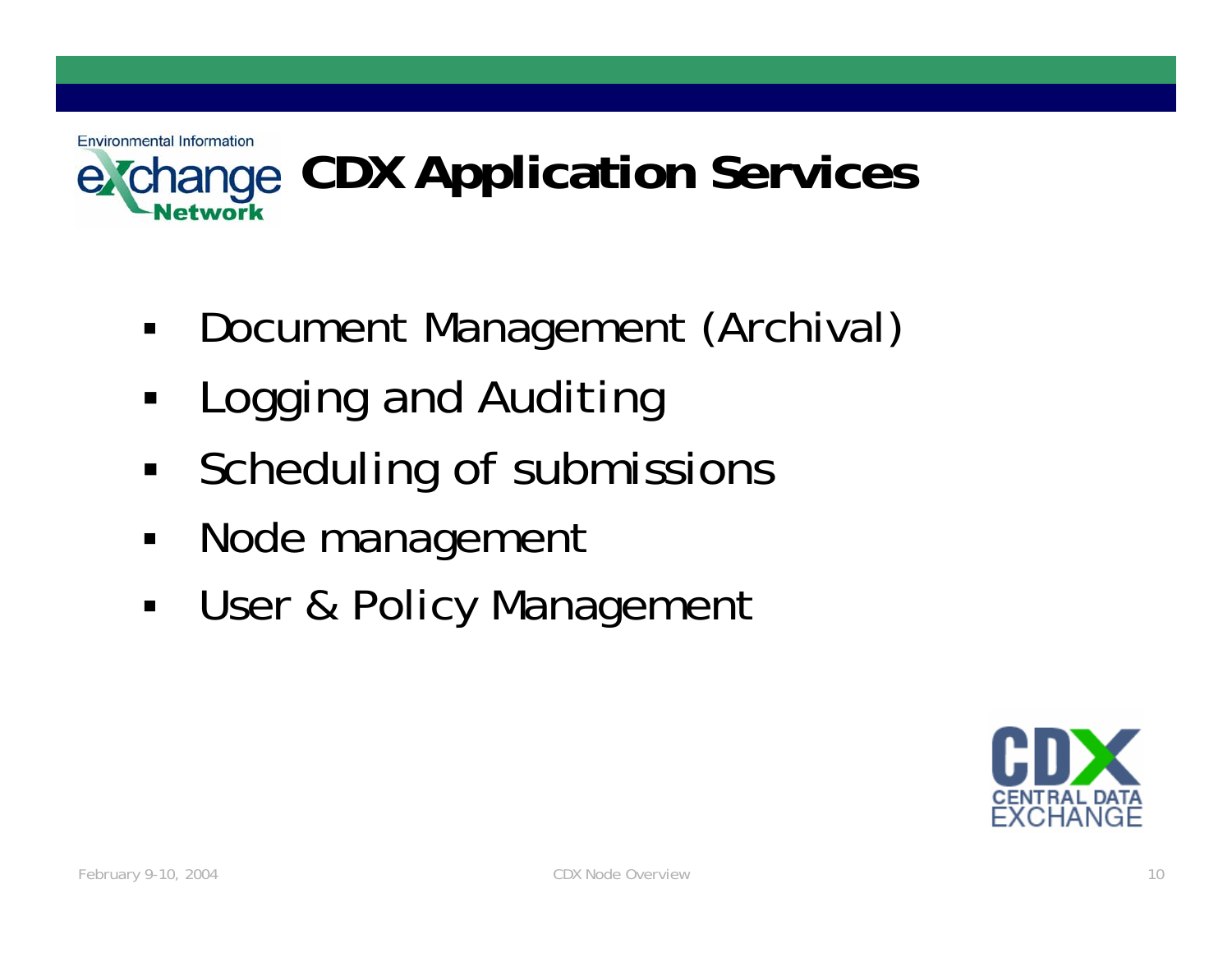

## **CDX Application Services Document Management**

- $\blacksquare$  Document Management provides:
	- -- Storage and Retrieval
		- <sup>¾</sup>Store in non-corruptible place
		- <sup>¾</sup>Retrieve by transaction ID
	- Metadata Validation
		- <sup>¾</sup>Check document name and type
		- <sup>¾</sup>Dataflow type
		- <sup>¾</sup>Uniqueness within a transaction
	- XML Validation/Transformation
		- ¾Well formed-ness
		- <sup>¾</sup>Conformity to a schema

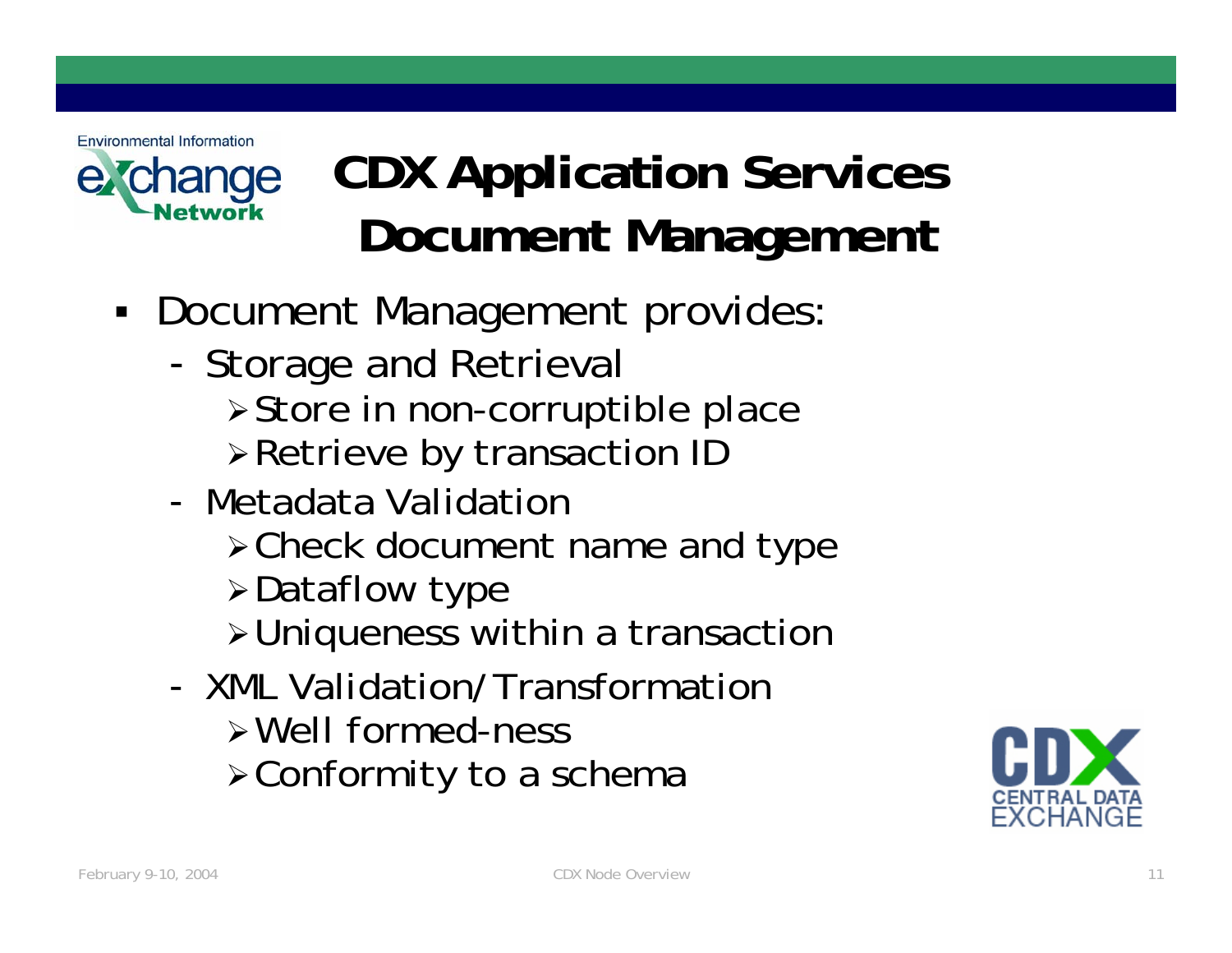

## **CDX Application Services Logging and Auditing**

- • Keep track of operations and errors
- Transaction based auditing
- Reports may include status of submissions for a week/month, based on need

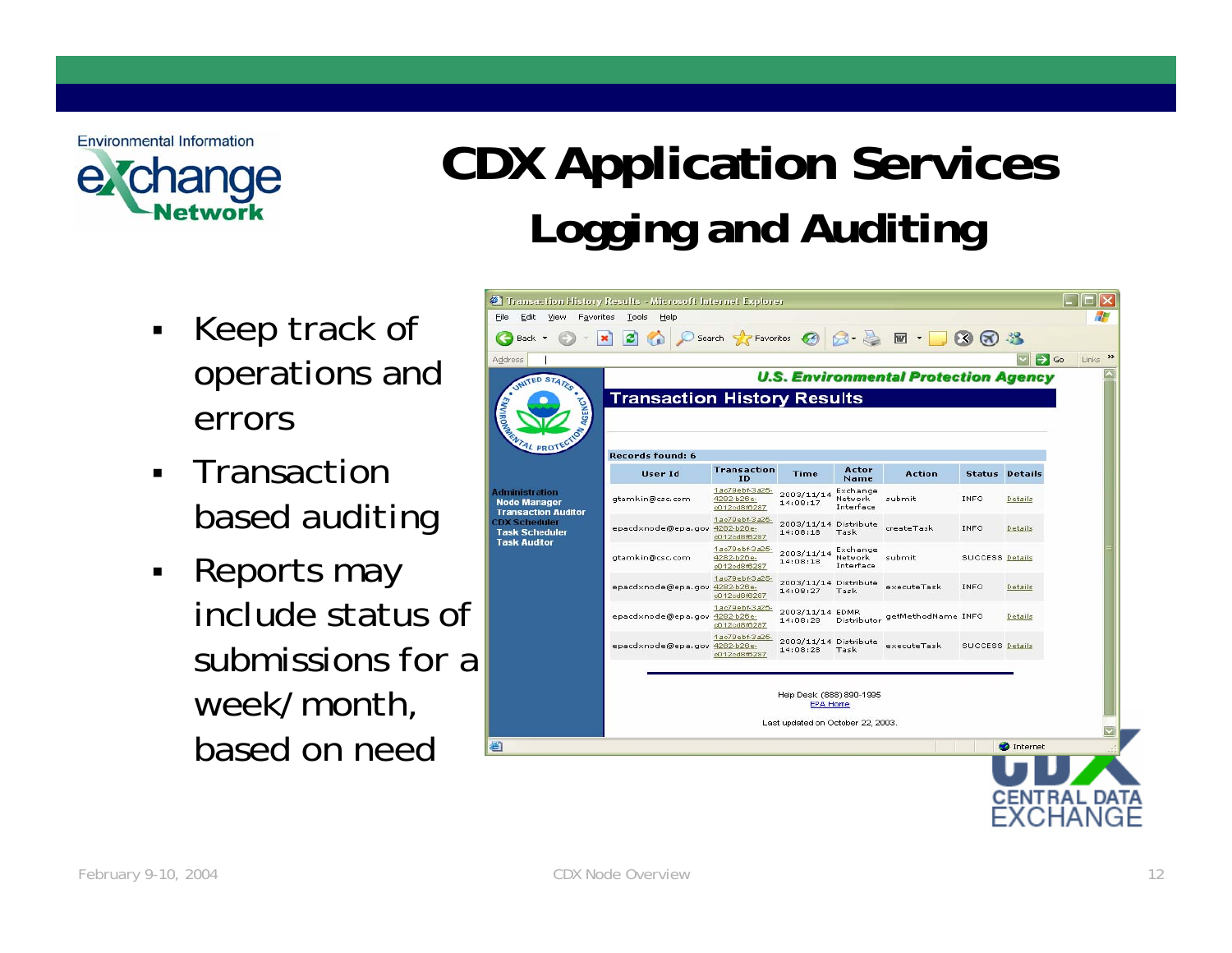

## **CDX Application Services Scheduling of Exchanges**

■ • Scheduling exchanges with partners

|                                                                                            | X Task Scheduler [file://scheduleTask.html] - Composer                                                                                                                                                         |                         |                                                |        |                |       |  |  |  |  |                |
|--------------------------------------------------------------------------------------------|----------------------------------------------------------------------------------------------------------------------------------------------------------------------------------------------------------------|-------------------------|------------------------------------------------|--------|----------------|-------|--|--|--|--|----------------|
| Eile<br>Edit<br>View<br>Insert                                                             | Format<br>Table<br><b>Tools</b>                                                                                                                                                                                | Window<br>Help          |                                                |        |                |       |  |  |  |  |                |
| 国<br>Ť٦<br>₩<br>New<br>Open<br>Save                                                        | 昌<br><b>E</b><br>灩<br>Publish<br>Browse<br>Print                                                                                                                                                               | R<br>B<br>Link<br>Image | $ \mathbf{x} $<br><b>FFI</b><br>Table<br>Spell |        |                |       |  |  |  |  |                |
| 面<br>Body Text                                                                             | $A^+$<br>${\bf A}^{\!\star}$<br>Ι<br>в<br>P                                                                                                                                                                    | U<br>這<br>主事            | $\cdot$<br>≣<br>≁≣                             | 壹<br>三 | $\bullet$<br>먺 | t.    |  |  |  |  |                |
| UNITED STATES<br><b>ENVIRONME</b><br><b>AGENCY</b><br><b>PRO</b>                           | <b>Task Scheduler</b><br>On this page you can schedule a task. To do so you need to provide all of the information below.<br>After clicking next, the wizard will take you to the second step of this process. |                         | <b>U.S. Environmental Protection Agency</b>    |        |                |       |  |  |  |  |                |
| <b>Administration</b>                                                                      | <b>Create New</b><br>Task                                                                                                                                                                                      |                         |                                                |        |                |       |  |  |  |  |                |
| CDX Scheduler                                                                              | Description: Bi-Weekly Query - GetFacilityByChangeDate against Washington State                                                                                                                                |                         |                                                |        |                |       |  |  |  |  |                |
| <b>Task Auditor</b>                                                                        | Query $ $<br>Task:                                                                                                                                                                                             |                         |                                                |        |                |       |  |  |  |  |                |
|                                                                                            | <b>FRS</b><br>Dataflow:                                                                                                                                                                                        | $\overline{\mathbf{v}}$ |                                                |        |                |       |  |  |  |  |                |
|                                                                                            | Service<br>Request:                                                                                                                                                                                            | GetFacilityByChangeDate |                                                |        |                |       |  |  |  |  |                |
|                                                                                            | Initial Date 01/26/2004<br>$(mm/dd/yyyy)$ :                                                                                                                                                                    |                         |                                                |        |                |       |  |  |  |  |                |
|                                                                                            | Time of Day<br>55123:00:00<br>(hh/mm/sec)                                                                                                                                                                      |                         |                                                |        |                | Е     |  |  |  |  |                |
|                                                                                            | Repeat 14<br>Interval (days)                                                                                                                                                                                   |                         |                                                |        |                |       |  |  |  |  |                |
|                                                                                            | Select Nodes:<br><b>Washington State</b><br>Oregon State<br>Region 5<br>Navajo Tribe                                                                                                                           |                         | ⊲                                              |        |                |       |  |  |  |  |                |
|                                                                                            |                                                                                                                                                                                                                |                         |                                                |        | Next           | reset |  |  |  |  |                |
|                                                                                            | Help Desk: (888) 890-1995<br><b>EPA Home</b>                                                                                                                                                                   |                         |                                                |        |                |       |  |  |  |  |                |
|                                                                                            |                                                                                                                                                                                                                |                         | Last updated on October 22, 2003.              |        |                |       |  |  |  |  |                |
| $\vert\vert$<br>Normal TO HTML Tags <html>Source &gt;&gt;&gt;&gt;&gt;&gt;Review</html>     |                                                                                                                                                                                                                |                         |                                                |        |                |       |  |  |  |  |                |
| ※ 四 》 国 62<br><body> <table><tbody><tr><td><a><br/>-œ</a></td></tr></tbody></table></body> |                                                                                                                                                                                                                |                         |                                                |        |                |       |  |  |  |  | <a><br/>-œ</a> |
| <a><br/>-œ</a>                                                                             |                                                                                                                                                                                                                |                         |                                                |        |                |       |  |  |  |  |                |
|                                                                                            |                                                                                                                                                                                                                |                         |                                                |        |                |       |  |  |  |  |                |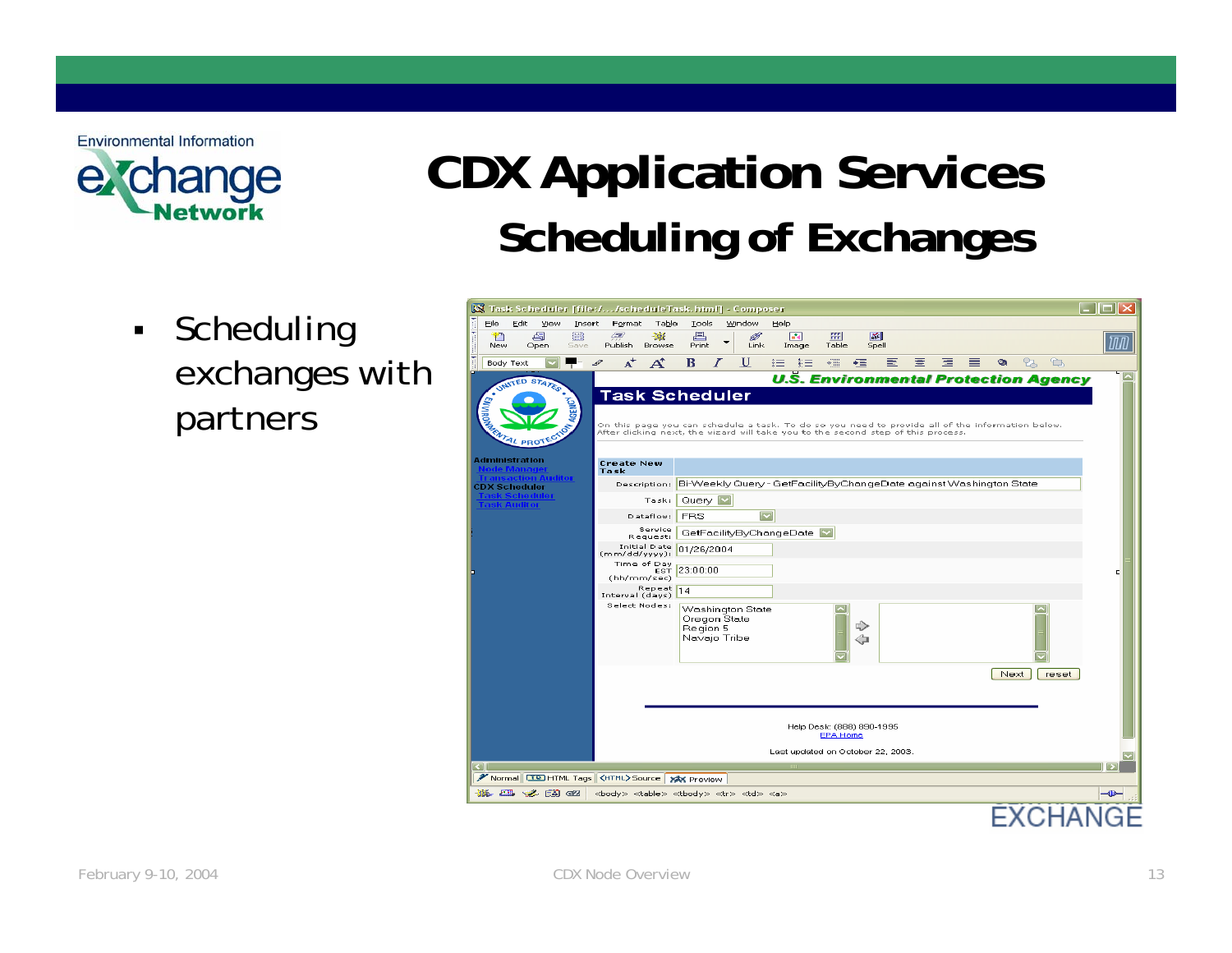

### **CDX Application Services Node Management**

 $\blacksquare$  Configuration of Nodes to schedule exchanges against

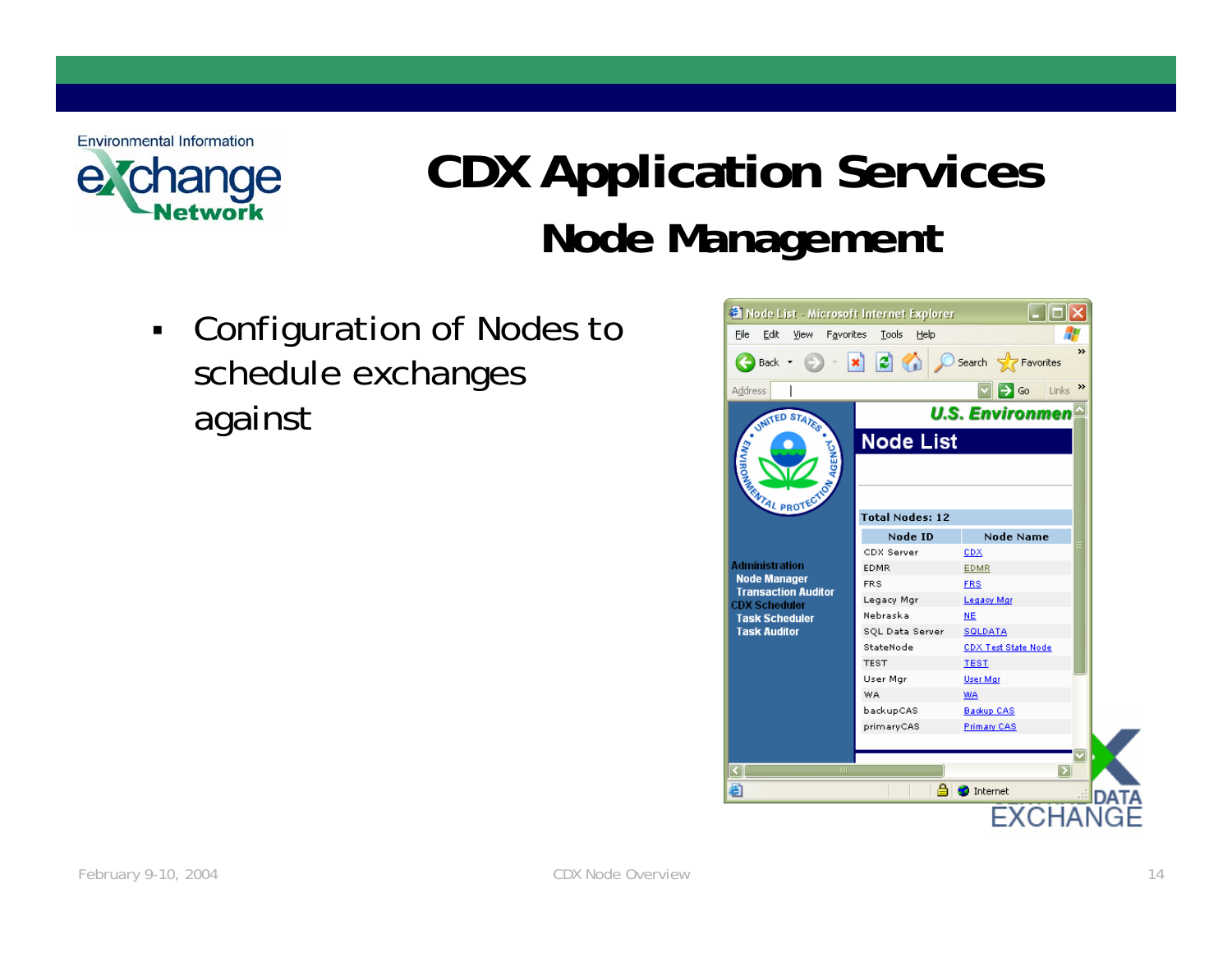

### **CDX Application Services User & Policy Management**

• Administer users and associated policies in NAAS

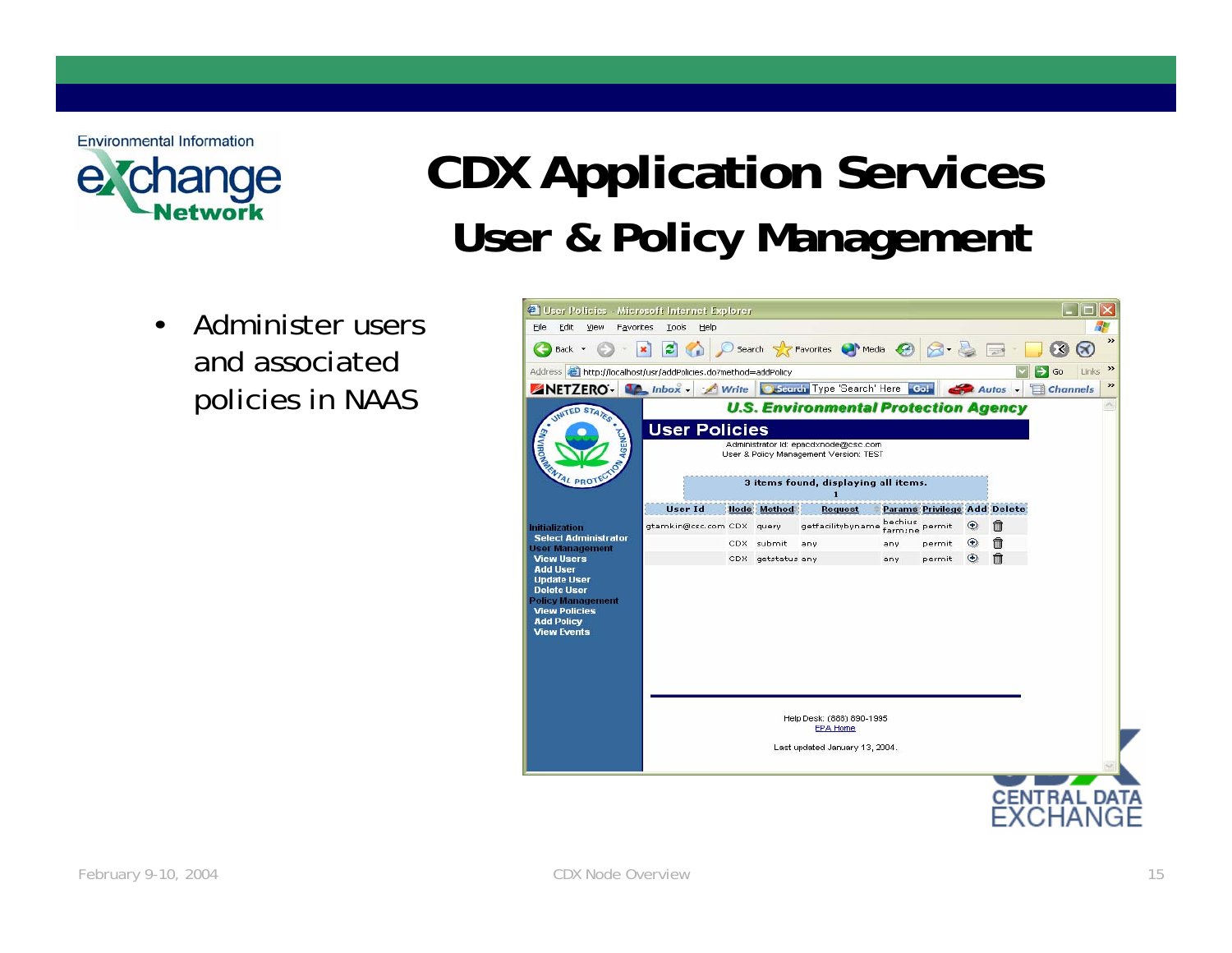

#### **CDX Data Services**

- CDX Data Services tier consists of exchanges with EPA program areas (e.g., D ata Flows)
- Performs queries, notification, solicitation, submission, and download depending on TPA
- **Data flows in production** 
	- Facility Registry System (FRS)
		- File interface via HTTP/S (Web Services later)
	- Electronic Discharge Monitoring Report (e-DMR)
		- File interface via drop-off to CDX Web IDEF application

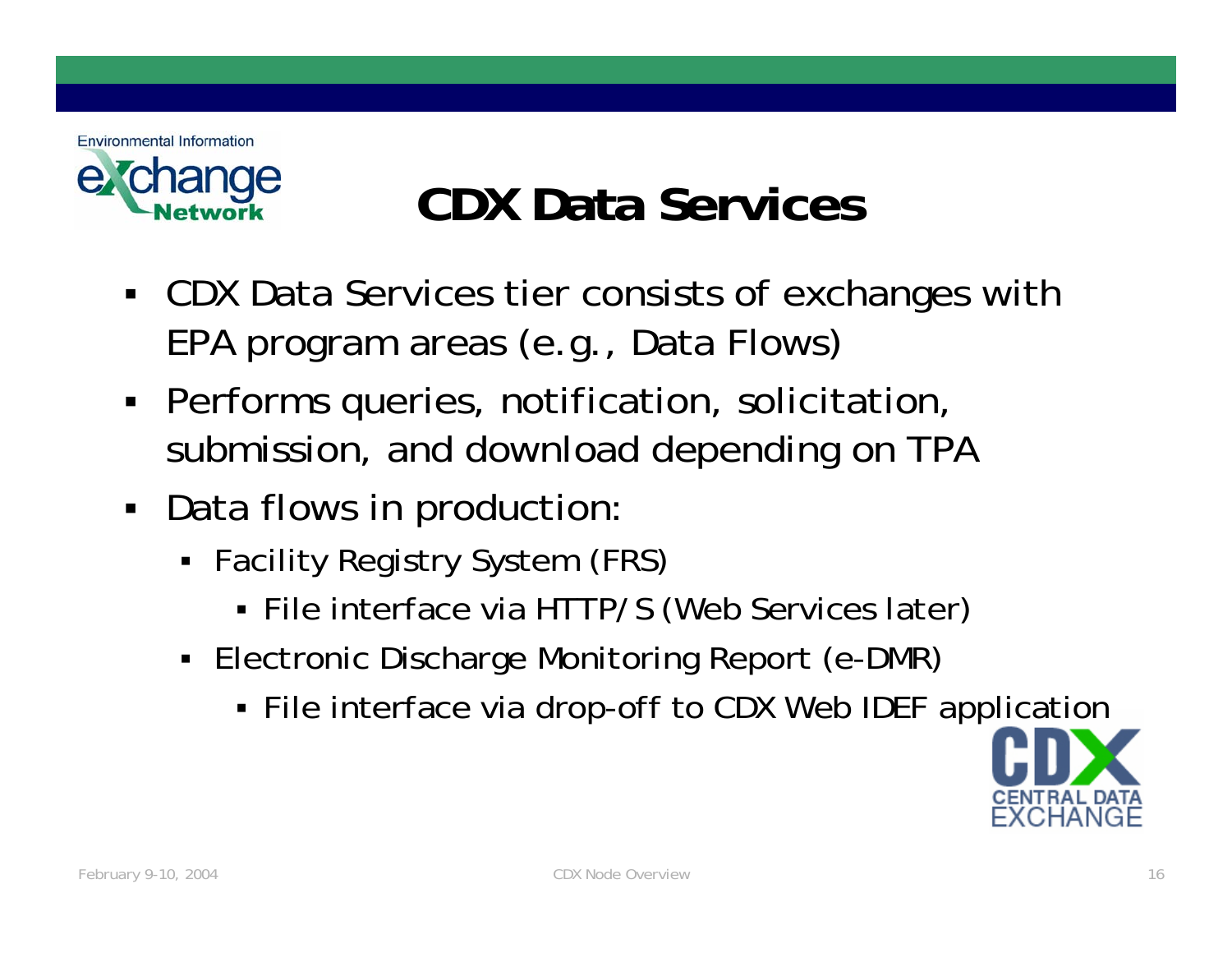

#### **Web Services –Integration Testing**

- ٠ Test tool (see snapshot next page)
	- Manual/Automated tests
	- –- It will check your compliance to the WSDL
	- –- Basic tests to determine interoperability
	- – Runs over HTTPS (SSL)using 128-bit encryption (1024 key)
	- Uses DIME
	- –Uses CDX requestor

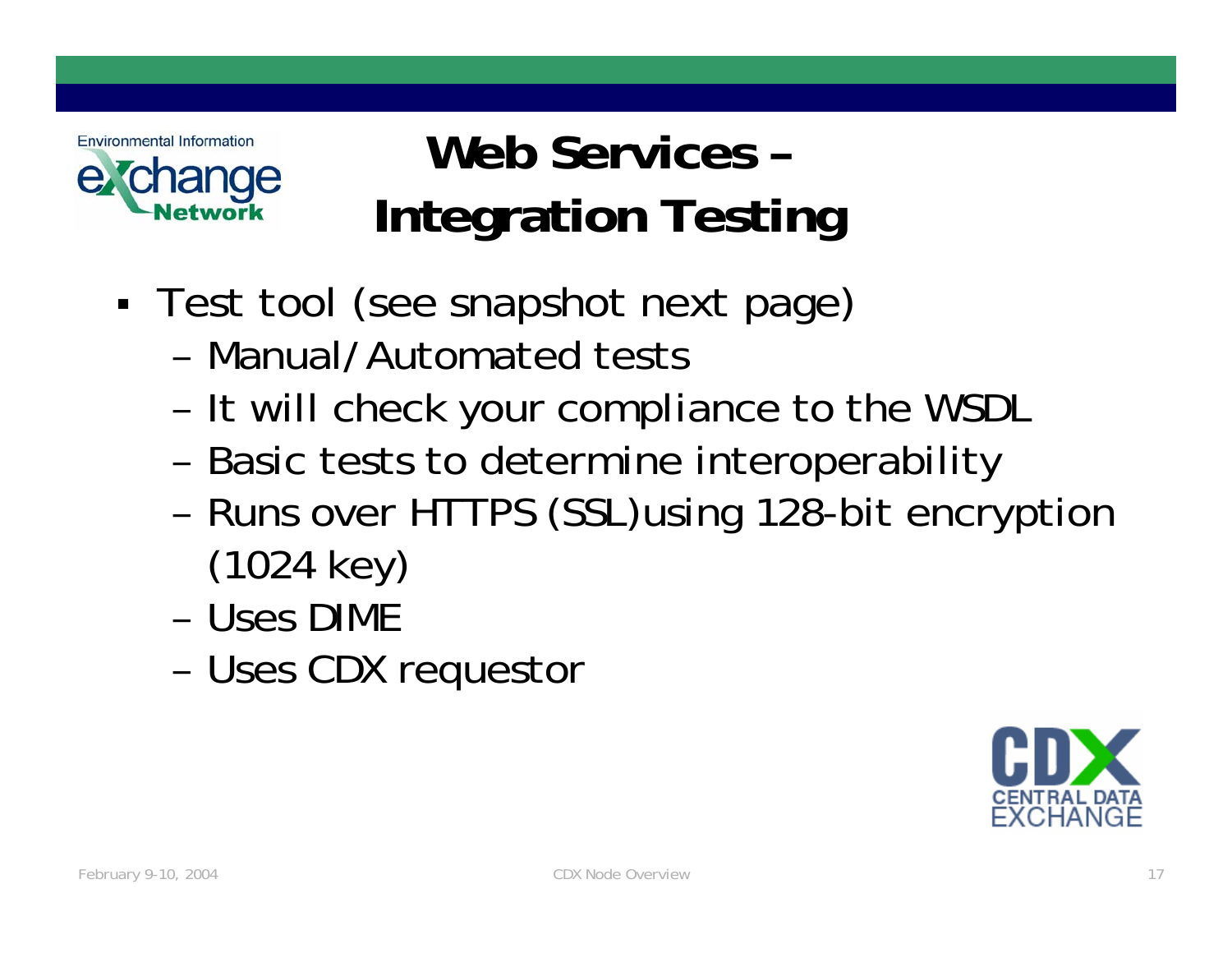

#### **Test Tool**

| All Services Result - Microsoft Internet Explorer                                                                                            |                            |                                                                                                                                                           |              |                      |                                             | - 10                    |                                      |
|----------------------------------------------------------------------------------------------------------------------------------------------|----------------------------|-----------------------------------------------------------------------------------------------------------------------------------------------------------|--------------|----------------------|---------------------------------------------|-------------------------|--------------------------------------|
| Edit View Favorites Tools Help                                                                                                               |                            |                                                                                                                                                           |              |                      |                                             |                         |                                      |
|                                                                                                                                              |                            |                                                                                                                                                           |              |                      |                                             |                         |                                      |
| Back +<br>6                                                                                                                                  |                            | B 2 0 Search ☆ Favorites → B → B → B                                                                                                                      |              |                      |                                             |                         |                                      |
| Address (e) https://test.epacdxnode.net/test/allServices.do?method=allServices                                                               |                            |                                                                                                                                                           |              |                      |                                             | $\vee$ $\rightarrow$ Go |                                      |
|                                                                                                                                              |                            | Links @ WebLogic Server 7.0 - Console Login @ Java 2 Platform SE v1.3 @ Central Data Exchange System Change Request                                       |              |                      |                                             |                         |                                      |
|                                                                                                                                              |                            |                                                                                                                                                           |              |                      | <b>U.S. Environmental Protection Agency</b> |                         |                                      |
| <b>TED STAD</b>                                                                                                                              |                            |                                                                                                                                                           |              |                      |                                             |                         |                                      |
|                                                                                                                                              | <b>All Services Result</b> |                                                                                                                                                           |              |                      |                                             |                         |                                      |
|                                                                                                                                              |                            | User Id: epacdxnode@csc.com                                                                                                                               |              |                      |                                             |                         |                                      |
|                                                                                                                                              |                            | Node Address: https://test.epacdxnode.net/cdx/services/NetworkNodePortType_V10<br>AllServices has been performed on the Node. The results are as follows: |              |                      |                                             |                         |                                      |
|                                                                                                                                              |                            |                                                                                                                                                           |              |                      |                                             |                         |                                      |
|                                                                                                                                              |                            |                                                                                                                                                           |              |                      |                                             |                         |                                      |
| Service                                                                                                                                      |                            | <b>Description</b>                                                                                                                                        | Result       | <b>Request SOAP</b>  | <b>Response SOAP</b>                        |                         |                                      |
| NodePing<br>nitialization                                                                                                                    |                            | Determination of Node availability                                                                                                                        | Pass         | Download             | Download                                    |                         |                                      |
| <b>Authenticate</b>                                                                                                                          | Authenticate               | Authentication against Node                                                                                                                               | Pass         | Download             | Download                                    |                         |                                      |
| Submit<br><b>Interactive Tests</b><br><b>Download</b>                                                                                        |                            | Submission of document to Node                                                                                                                            | Pass         | Download             | Download                                    |                         |                                      |
| GetStatus<br><b>GetServices</b><br>Download                                                                                                  |                            | Status of previous submission<br>Download of previously submitted document                                                                                | Pass         | Download             | Download                                    |                         |                                      |
| <b>GetStatus</b><br>Query                                                                                                                    |                            | Synchronous query against Node                                                                                                                            | Pass<br>Pass | Download<br>Download | Download<br>Download                        |                         |                                      |
| <b>NodePing</b><br>Solicit                                                                                                                   |                            | Asynchronous query against Node                                                                                                                           | Pass         | Download             | Download                                    |                         |                                      |
| Notify                                                                                                                                       |                            | Node notified that document is available                                                                                                                  | Pass         | Download             | Download                                    |                         |                                      |
|                                                                                                                                              | GetServices                | Supported Services                                                                                                                                        | Pass         | Download             | Download                                    |                         |                                      |
| <b>Error Conditions</b><br>Multi-Step Scenarios<br><b>Notify-Download</b><br><b>Solicit-GetStatus-</b><br>Download<br><b>Submit-Download</b> |                            |                                                                                                                                                           |              |                      |                                             |                         |                                      |
|                                                                                                                                              |                            | Help Desk: (888) 890-1995<br><b>EPA Home</b><br>Last updated on November 14, 2003.                                                                        |              |                      |                                             | <b>A O</b> Internet     | <b>CDX</b>                           |
|                                                                                                                                              |                            |                                                                                                                                                           |              |                      |                                             |                         | <b>CENTRAL DATA</b><br><b>EXCHAN</b> |
|                                                                                                                                              |                            |                                                                                                                                                           |              |                      |                                             |                         |                                      |

February 9-10, 2004 **CDX Node Overview** CDX Node Overview 18